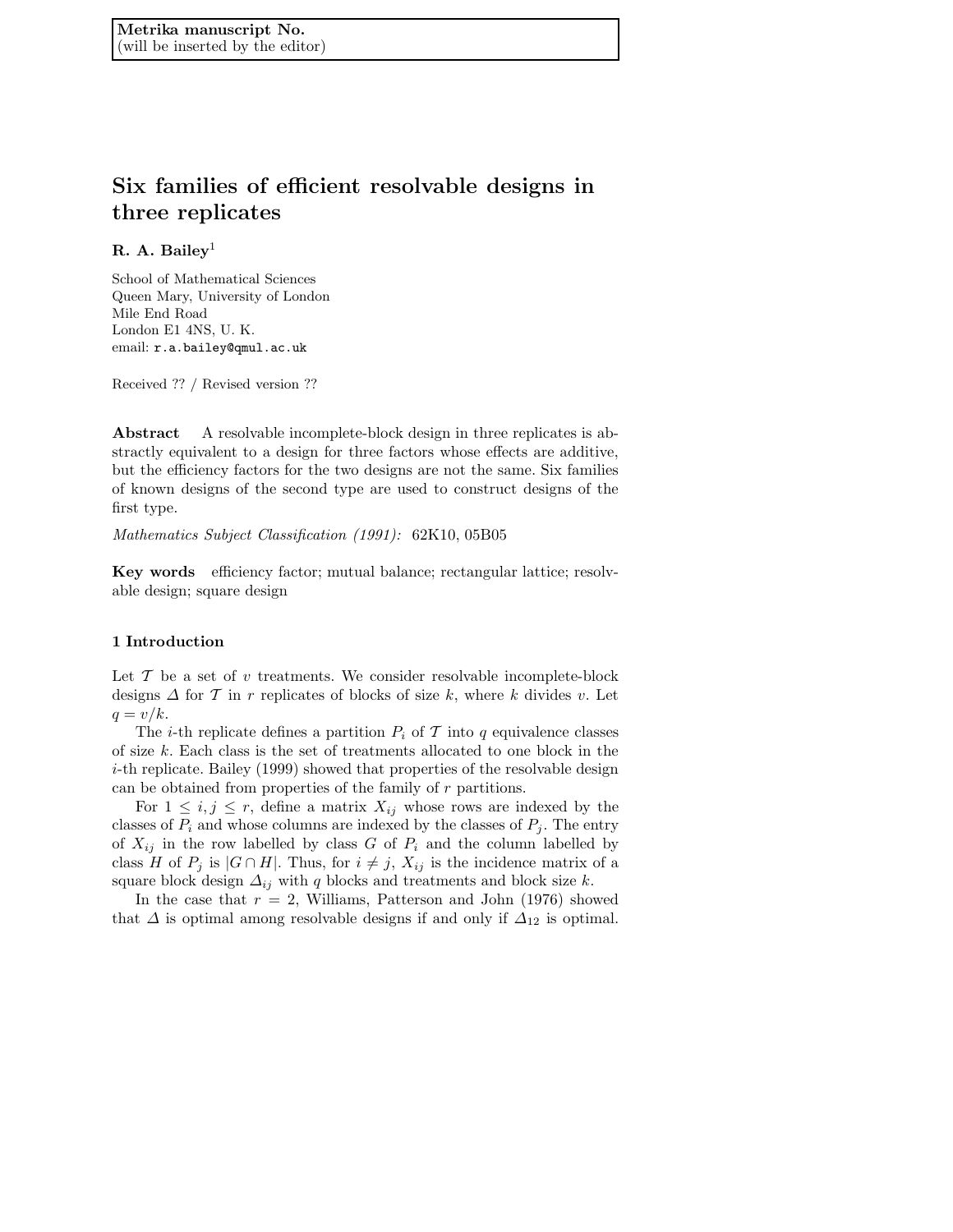In particular, if  $\Delta_{12}$  is a square balanced incomplete-block design (BIBD) then  $\Delta$  is optimal among resolvable designs. Examples can be seen in each pair of replicates in the designs in Tables 3–4.

When  $r = 2$  and  $q = k + 1$ , the design  $\Delta$  is optimal when the design  $\Delta_{12}$ consists of all k-subsets of q. In this case  $\Delta$  is a simple rectangular lattice design (Harshbarger, 1946). Rectangular lattice designs exist for some larger values of r with  $q = k + 1$  and  $r \leq q$ : they all have the following two properties.

Each 
$$
\Delta_{ij}
$$
, for  $i \neq j$ , is a square BIBD. (1)

When *i*, *j* and *l* are all different, the partitions  $P_i$ ,  $P_j$  and  $P_l$  are mutually balanced.

The property of mutual balance was introduced by Preece (1966a, 1966b), and further explained by Preece (1976) and Bailey (1999). In the presence of condition (1), it means that, when  $i, j$  and  $l$  are all different,

$$
X_{ij}X_{jl}X_{li} + X_{il}X_{lj}X_{ji} = \psi_{ijl}I + \phi_{ijl}J
$$
\n(3)

for some integers  $\psi_{ijl}$  and  $\phi_{ijl}$ , where I is the identity matrix and J is the all-1 matrix.

The motivation for mutual balance comes from consideration of designs for responses on T when  $P_i$ ,  $P_j$  and  $P_k$  represent fixed effects. That is, if element t of T is in class G of  $P_i$ , class H of  $P_j$  and class K of  $P_l$ , then the expected value of the response  $Y_t$  on t is given by

$$
E(Y_t) = \lambda_G + \mu_H + \nu_K. \tag{4}
$$

Preece (1966a, 1966b) showed that, if  $\Delta_{ij}$ ,  $\Delta_{il}$  and  $\Delta_{jl}$  are all square BIBDs, then the information matrix for the  $\lambda$ -parameters in model (4) is completely symmetric if and only if condition (3) is true.

It is not always true that an optimal resolvable design for  $r$  replicates remains optimal when one or more replicates are removed. For example, Table 1 shows two designs with  $r = 3$ ,  $v = 6$  and  $k = 2$ . Here A, D and E denote the harmonic mean, geometric mean and minimum, respectively, of the canonical efficiency factors. Design  $\Gamma$  is a rectangular lattice, and is optimal, but cannot be extended to any of the optimal 4-replicate designs. Design  $\Xi$  is slightly worse than  $\Gamma$  but can be extended to optimal 4- and 5-replicate designs. Nonetheless,  $\Xi$  is not much inferior to  $\Gamma$ , and all the contractions  $\Gamma_{ij}$  and  $\Xi_{ij}$  of both designs are optimal square designs.

Theorem 2.2 of Cheng and Bailey (1991) shows that rectangular lattice designs with  $r = q$  are optimal. It is not known whether rectangular lattice designs are optimal for  $2 < r < q$ . However, their efficiency factors are known (Williams, 1977; Corsten, 1985; Bailey and Speed, 1986) and the designs do appear to be very efficient. Moreover, Heiligers and Sinha (1995) have shown that, when  $r = 3$ ,  $q = 7$  and  $k = 3$ , then one of the two sets of partitions satisfying conditions (1) and (2) gives a design which is optimal for model (4) among designs satisfying condition (1). It therefore seems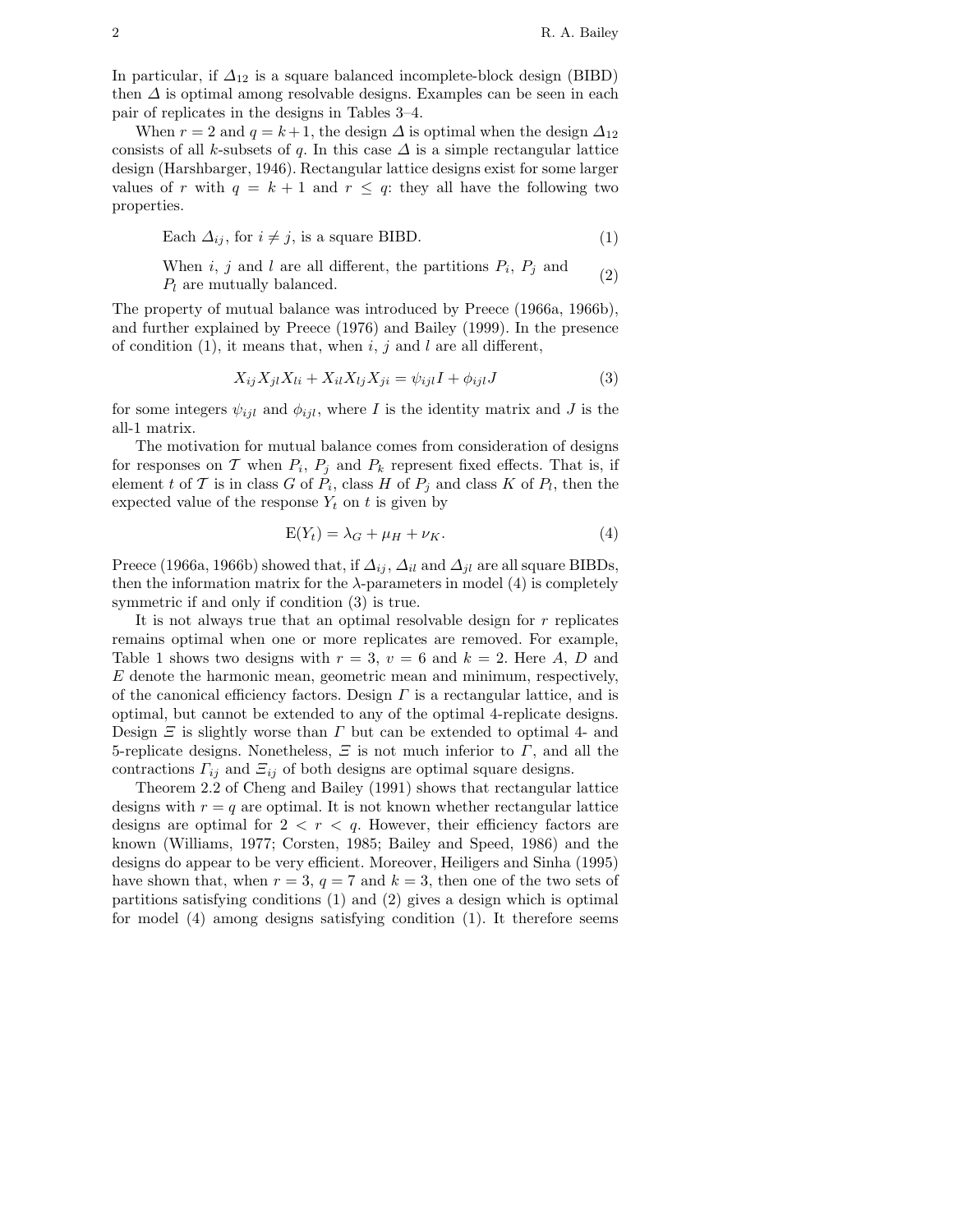**Table 1** Designs with  $v = 6$  and  $k = 2$  (blocks are columns)

| Design $\Gamma$                                                                                               | Design $\Xi$                                                                                                  |  |  |  |  |
|---------------------------------------------------------------------------------------------------------------|---------------------------------------------------------------------------------------------------------------|--|--|--|--|
| $\begin{array}{cccc cccc} 1 & 3 & 5 & 1 & 2 & 3 & 4 & 1 & 2 \\ 2 & 4 & 6 & 6 & 4 & 5 & 6 & 3 & 5 \end{array}$ | $\begin{array}{ccc ccc c} 1 & 3 & 5 & 1 & 2 & 3 & 1 & 2 & 4 \\ 2 & 4 & 6 & 6 & 4 & 5 & 3 & 6 & 5 \end{array}$ |  |  |  |  |
| efficiency factors: $\frac{1}{2}$ , $\frac{1}{2}$ , $\frac{1}{2}$ , $\frac{1}{2}$ , 1                         | efficiency factors: $\frac{1}{3}$ , $\frac{1}{2}$ , $\frac{1}{2}$ , $\frac{5}{6}$ , $\frac{5}{6}$             |  |  |  |  |
| $A = 0.5556, D = 0.5743, E = 0.5000$                                                                          | $A = 0.5319, D = 0.5656, E = 0.3333$                                                                          |  |  |  |  |

useful to construct other resolvable designs satisfying conditions (1) and (2) for  $r = 3$ .

Four families of designs are constructed in Section 2. In Section 3, their efficiency factors are calculated. Two further families are presented in Section 4. In Section 5, the designs are compared with each other and with other designs from the literature: all the new designs are highly efficient, and three of the families compare particularly well with other known designs.

### 2 Four families of designs

Agrawal (1966a, 1966b) and Preece (1966a, 1966b) gave several examples of sets with three partitions satisfying conditions (1) and (2). Agrawal's designs were for rows, columns and treatments, while Preece's were for blocks and two non-interacting sets of treatments. Thus both authors fitted model (4).

When condition (1) is satisfied, then

$$
X_{ij}X_{ji} = \alpha I + \beta J,
$$

where  $\alpha = k(q-k)/(q-1) = k^2(1-\varepsilon), \ \beta = k(k-1)/(q-1) = k^2\varepsilon/q$ and  $\varepsilon = q(k-1)/[(q-1)k]$ , which is the efficiency factor for  $\Delta_{ij}$ . Hence, consideration of the relationship algebra (James, 1957) generated by the three partitions on  $\mathcal T$  shows that, whenever i, j and l are all different, the values  $\psi_{ijl}$  and  $\phi_{ijl}$  in Equation (3) are constants  $\psi$  and  $\phi$  satisfying

$$
\psi + q\phi = 2k^3:
$$

see Bailey (1999). In what follows we assume that  $\psi \neq 0$ .

The calculations in Preece  $(1966a)$  show that, when conditions  $(1)$  and  $(2)$ hold, then all contrasts for each of the fixed effects in model (4) have efficiency factor  $\mathcal{E}$ , where

$$
1 - \mathcal{E} = \frac{2(1 - \varepsilon) - \psi/k^3}{\varepsilon}.
$$
 (5)

Bailey, Preece and Rowley (1995) showed that there are four infinite families of sets of three partitions satisfying conditions (1) and (2) for values of q which are congruent to 3 modulo 4 and which are prime powers. We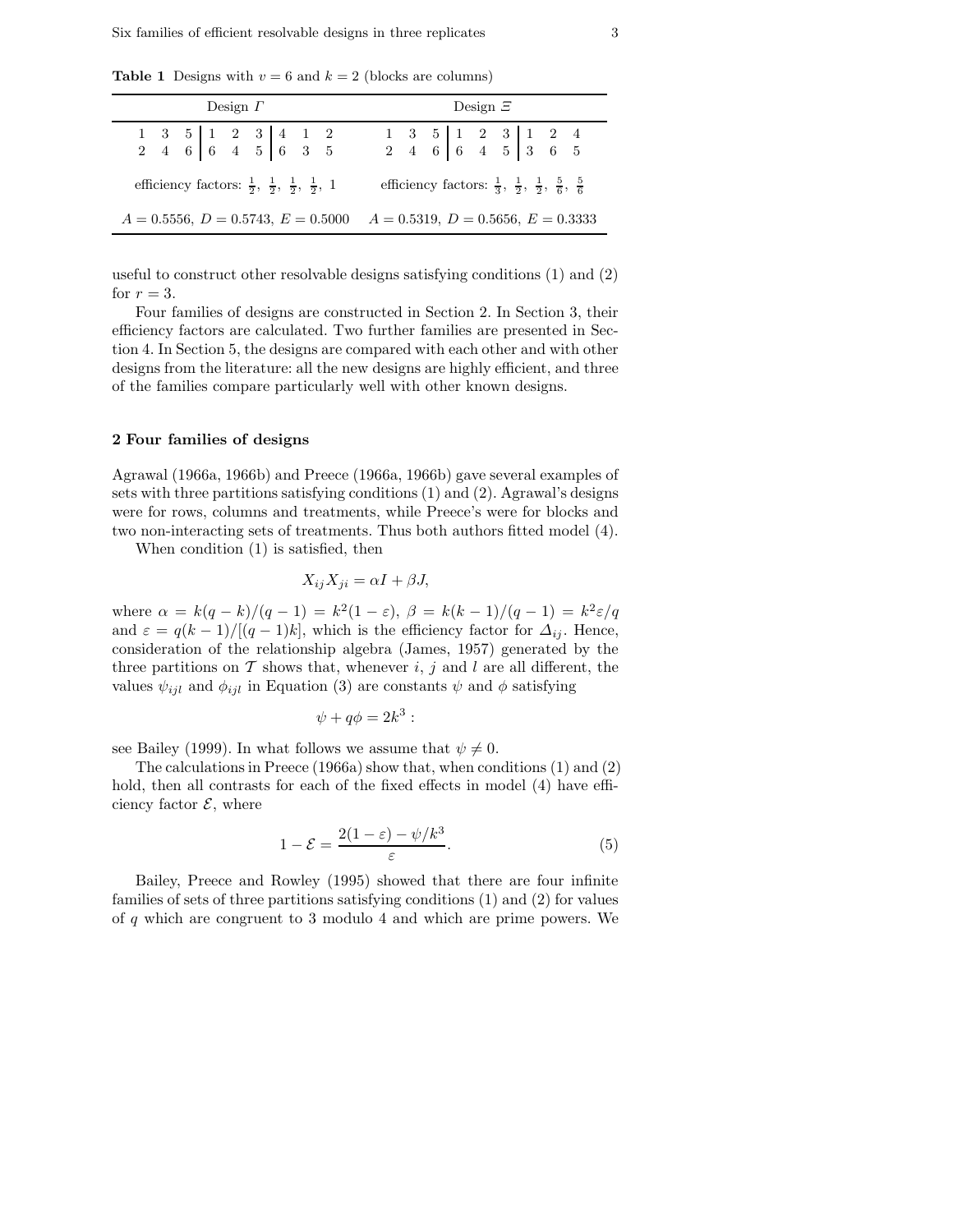**Table 2** Parameters of four families of sets of three partitions, where  $q$  is a prime power congruent to 3 modulo 4

| Family      | k.                      | $\psi$                  | E.                               |
|-------------|-------------------------|-------------------------|----------------------------------|
| T           | $\frac{q-1}{2}$         | $\frac{3q-1}{4}$        | $\frac{q-3}{q-1}$                |
| $_{\rm II}$ | $\frac{q-1}{2}$         | $-\frac{q+1}{4}$        | $q^2 - 6q + 1$<br>$(q-1)(q-3)$   |
| Ħ           | $\frac{q+1}{2}$         | $\frac{1-3q}{4}$        | $(q-3)(q+3)$<br>$\sqrt{(q+1)^2}$ |
| IV          | $q+1$<br>$\overline{2}$ | $q+1$<br>$\overline{4}$ | $q-1$<br>$q+1$                   |

omit  $q = 3$ , which gives a rectangular lattice. The four families have the parameters shown in Table 2.

Let F be the finite field of order q, and let S be the set of non-zero squares in F, and N the set of non-squares in F. Then  $|S| = |N| = (q-1)/2$  and  $F = S \cup N \cup \{0\}$ . Let L and M be the  $F \times F$  matrices with  $L(f, g) = 1$ if  $g - f \in S$  and  $M(f, g) = 1$  if  $g - f \in N$  and other entries zero. Thus  $L + M + I = J$ , because  $-1$  is not a square in F.

For Families I and II, put  $\mathcal{T} = S \times F$ . For h in F, define the partition  $Q_h$ of  $\mathcal T$  whose classes are the sets

$$
\{(s, f - hs) : s \in S\}
$$

indexed by f in F. Thus  $k = (q-1)/2$ . Put  $P_1 = Q_0$  and  $P_2 = Q_1$ . Then  $X_{12} = L$ . Put  $P_3 = Q_h$ , where h is a fixed element of F different from 0 and 1. If  $h \in N$  and  $h - 1 \in S$  then  $X_{23} = X_{31} = L$  and the design comes from Family I. For all other values of  $h$ , the matrices  $X_{12}$ ,  $X_{23}$  and  $X_{31}$  consist of two Ls and one M or two Ms and one L, giving designs in Family II. Examples of designs from the two families are shown in Tables 3 (for  $q = 7$ ) and 4 (for  $q = 11$ ). The good design identified by Heiligers and Sinha (1995) belongs to Family I.

For Families III and IV, replace S by  $S \cup \{0\}$ , so that  $k = (q + 1)/2$ , and proceed as above. In Family III we have  $X_{12} = X_{23} = X_{31} = I + L$ while in Family IV the three incidence matrices  $X_{12}$ ,  $X_{23}$  and  $X_{31}$  consist of two copies of  $I + L$  and one of  $I + M$  or vice versa. Examples are shown in Tables 3 and 4.

For a design  $\Delta$  in any of the four families, the permutation  $\pi_g$  of  $\mathcal T$  is an automorphism of the design, where  $g$  is a fixed element of  $F$  and

$$
\pi_g: (s, f) \mapsto (s, f + g) \quad \text{for } s \text{ in } S \text{ and } f \text{ in } F.
$$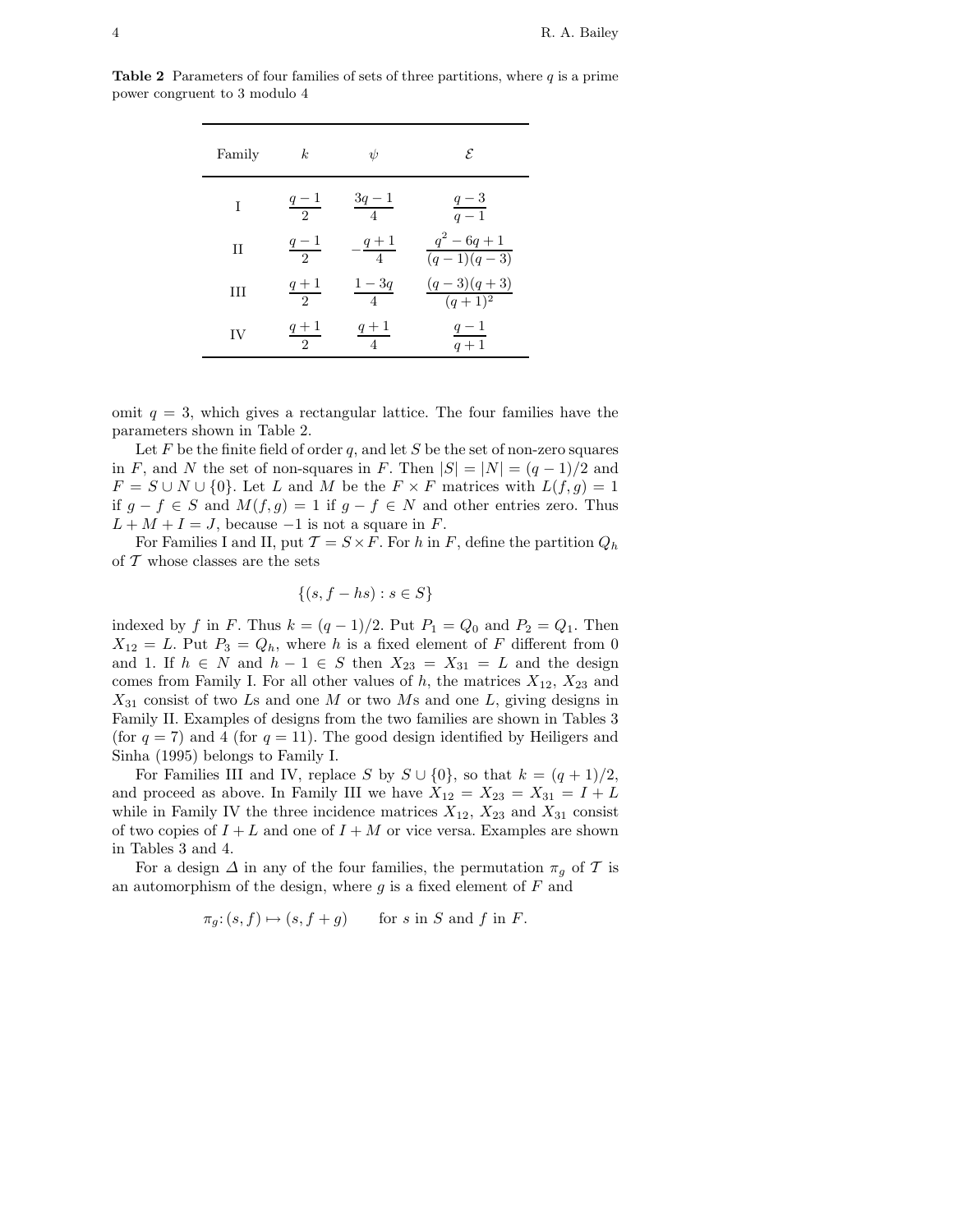|                     |                  |                  | Treatment array  |                  |                  |                             |                              |                  |                  |                  |                             |                  |                  |                             |                  |                  |  |
|---------------------|------------------|------------------|------------------|------------------|------------------|-----------------------------|------------------------------|------------------|------------------|------------------|-----------------------------|------------------|------------------|-----------------------------|------------------|------------------|--|
|                     |                  |                  |                  |                  |                  |                             | columns are classes of $Q_0$ |                  |                  |                  |                             |                  |                  |                             |                  |                  |  |
|                     | $\Omega$         | 1                |                  | $\overline{2}$   | 3                | $\overline{4}$              | 5                            | 6                |                  |                  |                             |                  |                  | $Q_1$ (classes are columns) |                  |                  |  |
| 1                   | $\overline{a}$   |                  | b                | $\overline{c}$   | d                | $\epsilon$                  | $\overline{f}$               | $\mathfrak{g}$   |                  | $\overline{g}$   | $\overline{a}$              | $\boldsymbol{b}$ | $\overline{c}$   | $\boldsymbol{d}$            | $\epsilon$       | f                |  |
| $\overline{2}$      | h                |                  | $\dot{\imath}$   | $\dot{\jmath}$   | $\boldsymbol{k}$ | l                           | $\boldsymbol{m}$             | $\overline{n}$   |                  | $\boldsymbol{m}$ | $\eta$                      | $\hbar$          | $\dot{i}$        | $\dot{\eta}$                | $\boldsymbol{k}$ | l                |  |
| $\overline{4}$      | $\boldsymbol{O}$ | $\boldsymbol{p}$ |                  | q                | $\,r\,$          | $\mathcal{S}_{\mathcal{S}}$ | $\boldsymbol{t}$             | $\boldsymbol{u}$ |                  | $\boldsymbol{r}$ | $\mathcal{S}_{\mathcal{S}}$ | t.               | $\boldsymbol{u}$ | $\boldsymbol{O}$            | $\boldsymbol{p}$ |                  |  |
| $\overline{0}$      | $\boldsymbol{v}$ | w                |                  | $\boldsymbol{x}$ | $\boldsymbol{y}$ | $\boldsymbol{z}$            | $\overline{A}$               | $\overline{Z}$   |                  | $\eta$           | w                           | $\overline{x}$   | $\boldsymbol{y}$ | $\overline{z}$              | $\overline{A}$   | Z                |  |
|                     |                  |                  |                  |                  |                  |                             | $Q_2$ (classes are columns)  |                  |                  |                  |                             |                  |                  | $Q_3$ (classes are columns) |                  |                  |  |
| f                   |                  | $\overline{g}$   | $\overline{a}$   | $\boldsymbol{b}$ | $\overline{c}$   |                             | d                            | $\epsilon$       |                  | $\boldsymbol{e}$ | f                           | $\mathfrak{g}$   | $\overline{a}$   | $\boldsymbol{b}$            | $\overline{c}$   | $\boldsymbol{d}$ |  |
| $\boldsymbol{k}$    |                  | L                | $\boldsymbol{m}$ | $\boldsymbol{n}$ | $\boldsymbol{h}$ |                             | i                            | j                |                  | $\dot{i}$        | $\dot{j}$                   | $\boldsymbol{k}$ | $l_{\rm }$       | $\boldsymbol{m}$            | $\boldsymbol{n}$ | $\boldsymbol{h}$ |  |
| $\boldsymbol{u}$    |                  | $\boldsymbol{o}$ | $\boldsymbol{p}$ | q                | $\boldsymbol{r}$ |                             | $\mathcal{S}_{\mathcal{S}}$  | $t\,$            |                  | q                | $\boldsymbol{r}$            | $\boldsymbol{s}$ | t                | $\boldsymbol{u}$            | $\boldsymbol{o}$ | $\boldsymbol{p}$ |  |
| $\upsilon$          |                  | w                | $\boldsymbol{x}$ | $\boldsymbol{y}$ | $\boldsymbol{z}$ |                             | А                            | $\overline{Z}$   |                  | $\boldsymbol{v}$ | w                           | $\boldsymbol{x}$ | $\boldsymbol{y}$ | $\boldsymbol{z}$            | $\overline{A}$   | $\overline{Z}$   |  |
|                     |                  |                  |                  |                  |                  |                             |                              |                  |                  |                  |                             |                  |                  |                             |                  |                  |  |
| Family              |                  |                  |                  |                  |                  |                             | I                            |                  |                  | $_{\rm II}$      |                             |                  | III              |                             |                  | IV               |  |
| Treatments          |                  |                  |                  |                  |                  | First three rows of         |                              |                  | All four rows of |                  |                             |                  |                  |                             |                  |                  |  |
|                     |                  |                  |                  |                  |                  |                             |                              | treatment array  |                  |                  |                             |                  |                  |                             |                  | treatment array  |  |
| $\boldsymbol{k}$    |                  |                  |                  |                  |                  |                             | 3                            |                  |                  | 3                |                             |                  | $\overline{4}$   |                             |                  | $\overline{4}$   |  |
| $P_1$               |                  |                  |                  |                  |                  |                             | $Q_0$                        |                  |                  | $Q_0$            |                             |                  | $Q_0$            |                             |                  | $Q_0$            |  |
| $P_2$               |                  |                  |                  |                  |                  | $Q_1$                       |                              | $Q_1$            |                  | $Q_1$            |                             |                  | $Q_1$            |                             |                  |                  |  |
| $P_3$               |                  |                  |                  |                  |                  | $\scriptstyle Q_3$          |                              |                  | $\mathit{Q}_2$   |                  | $\scriptstyle Q_3$          |                  |                  | $\scriptstyle Q_2$          |                  |                  |  |
| multiplicity of     |                  |                  |                  |                  | $\overline{2}$   |                             | $\overline{2}$               |                  | 9                |                  |                             | 9                |                  |                             |                  |                  |  |
| efficiency factor 1 |                  |                  |                  |                  |                  |                             |                              |                  |                  |                  |                             |                  |                  |                             |                  |                  |  |
| other efficiency    |                  |                  |                  |                  |                  |                             | 0.7778                       |                  |                  | 0.4154           |                             |                  | 0.5833           |                             |                  | 0.8552           |  |
| factors with        |                  |                  |                  |                  |                  |                             | 0.8657                       |                  |                  | 0.6289           |                             |                  | 0.8993           |                             |                  | 0.6950           |  |
| multiplicity 6      |                  |                  |                  |                  |                  |                             | 0.3565                       |                  |                  | 0.9557           |                             |                  | 0.5174           |                             |                  | 0.4499           |  |
|                     |                  |                  |                  |                  |                  |                             |                              |                  |                  |                  |                             |                  |                  |                             |                  |                  |  |

**Table 3** Designs for  $q = 7$  and  $k = 3$  or  $k = 4$ 

Thus  $\{\pi_q : g \in F\}$  is a semi-regular group of automorphisms of  $\Delta$ , abstractly isomorphic to the additive group of  $F$ . If  $q$  is prime then this group is cyclic and so  $\Delta$  belongs to the class of  $\alpha$ -designs introduced by Patterson and Williams (1976b).

### 3 Efficiency factors

The design  $\Delta$  has 3q blocks. Since  $3q \leq kq = v$ , there are at least  $q(k-3)$ efficiency factors equal to 1, and the remaining efficiency factors are those of the dual design  $\Delta'$  for 3q treatments in v blocks of size 3.

Order the  $3q$  blocks by replicate and, within replicate, by the same ordering on the index set F. Then the concurrence matrix C for  $\Delta'$  is equal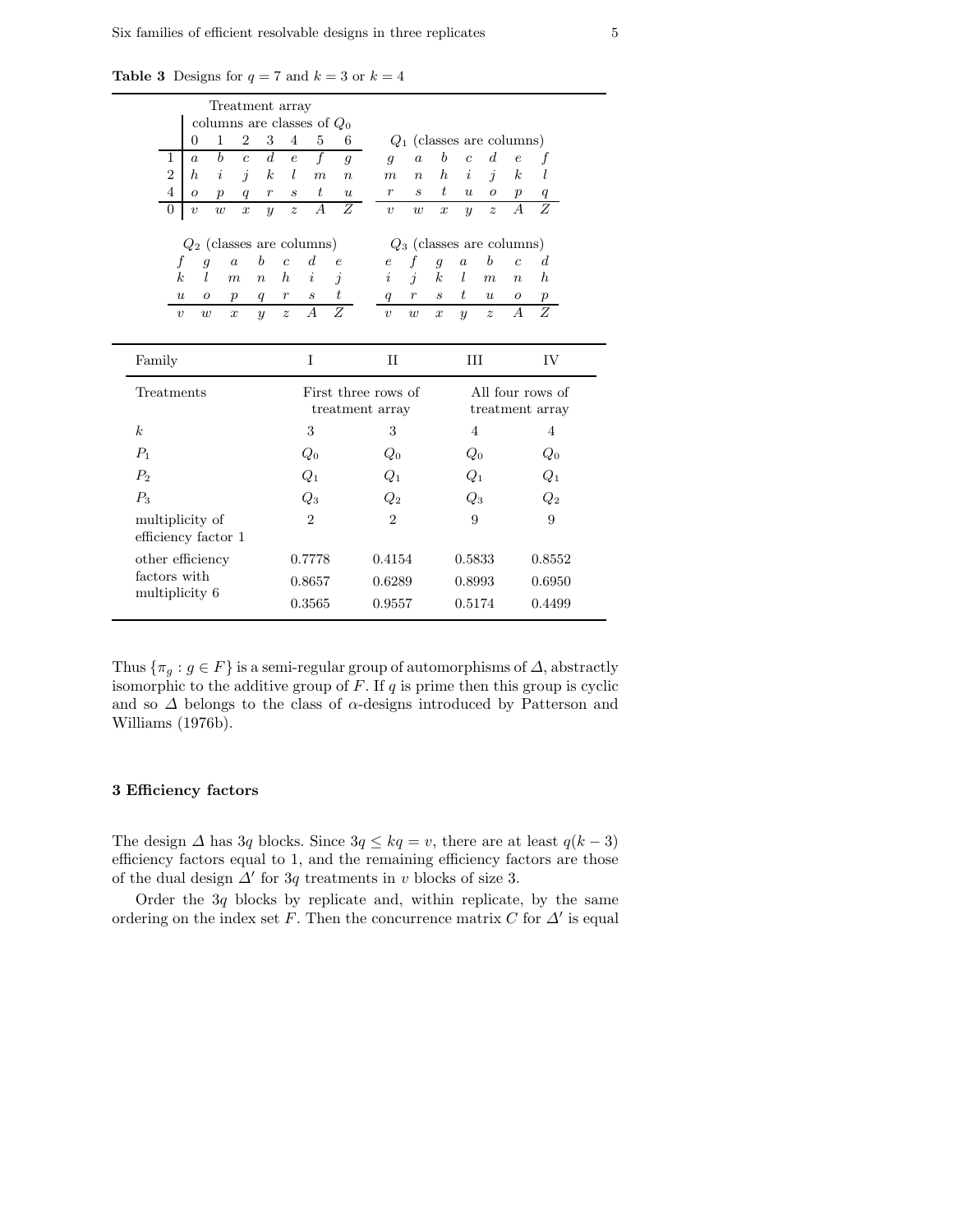| Treatment array                                                                                                             |                                                             |                                                                          |                                                        |                                                                    |
|-----------------------------------------------------------------------------------------------------------------------------|-------------------------------------------------------------|--------------------------------------------------------------------------|--------------------------------------------------------|--------------------------------------------------------------------|
| columns are classes of $Q_0$                                                                                                |                                                             |                                                                          |                                                        |                                                                    |
| $\overline{2}$<br>3<br>$\overline{5}$<br>$\overline{4}$<br>6<br>$\theta$<br>1                                               | 8<br>7<br>9<br>10                                           |                                                                          | $Q_1$ (classes are columns)                            |                                                                    |
| $\boldsymbol{b}$<br>$\boldsymbol{d}$<br>$\boldsymbol{f}$<br>1<br>$\overline{c}$<br>$\epsilon$<br>$\overline{g}$<br>$\alpha$ | $\overline{j}$<br>$\boldsymbol{k}$<br>$\boldsymbol{h}$<br>i | $\boldsymbol{b}$<br>k.<br>$\overline{c}$<br>$\boldsymbol{a}$             | $\boldsymbol{d}$<br>f<br>$\epsilon$                    | $\boldsymbol{h}$<br>$\overline{g}$<br>i<br>$\overline{\mathbf{z}}$ |
| 3<br>1.<br>$\boldsymbol{m}$<br>$\boldsymbol{n}$<br>$\boldsymbol{r}$<br>O<br>$\mathfrak{p}$<br>q                             | t<br>$\overline{u}$<br>S<br>$\boldsymbol{v}$                | t<br>$\boldsymbol{v}$<br>$\boldsymbol{u}$                                | $\overline{m}$<br>$\boldsymbol{n}$<br>$\overline{O}$   | $\overline{p}$<br>q<br>$\boldsymbol{r}$<br>S                       |
| E<br>$\overline{F}$<br>$\boldsymbol{B}$<br>C<br>G<br>D<br>4<br>А                                                            | H<br>I<br>J<br>K                                            | H<br>Ι<br>$J_{\cdot}$<br>К                                               | $\boldsymbol{B}$<br>$\overline{C}$<br>А                | D<br>E<br>$\boldsymbol{F}$<br>G                                    |
| $\overline{5}$<br>$\boldsymbol{R}$<br>L<br>М<br>N<br>Ω<br>Р<br>Q                                                            | $\,$ S<br>T<br>U<br>V                                       | $\boldsymbol{R}$<br>S<br>Т<br>U                                          | V<br>L<br>М                                            | $\boldsymbol{N}$<br>$\overline{O}$<br>$\boldsymbol{P}$<br>Q        |
| 9<br>δ<br>β<br>C<br>$\eta$<br>$\epsilon$<br>$\alpha$                                                                        | $\theta$<br>$\lambda$<br>$\iota$<br>$\kappa$                | $\delta$<br>ζ<br>$\gamma$<br>$\epsilon$                                  | $\theta$<br>$\eta$<br>$\iota$                          | $\lambda$<br>$\kappa$<br>$\alpha$                                  |
| ξ<br>$\theta$<br>$\sigma$<br>$\tau$<br>$\nu$<br>$\pi$<br>$\rho$<br>$\mu$                                                    | ψ<br>φ<br>$\upsilon$<br>$\chi$                              | ξ<br>$\mu$<br>$\nu$<br>$\pi$                                             | $\rho$<br>$\sigma$<br>$\tau$                           | $\upsilon$<br>φ<br>ψ<br>$\chi$                                     |
| $Q_2$ (classes are columns)                                                                                                 |                                                             |                                                                          | $Q_3$ (classes are columns)                            |                                                                    |
| $\boldsymbol{d}$<br>$\boldsymbol{b}$<br>f<br>$\boldsymbol{a}$<br>$\overline{c}$<br>$\epsilon$<br>Ĵ<br>$\kappa$              | q<br>$\boldsymbol{h}$<br>i                                  | i<br>$\boldsymbol{k}$<br>$\boldsymbol{a}$<br>$\overline{\mathbf{r}}$     | $\boldsymbol{b}$<br>$\boldsymbol{d}$<br>$\overline{c}$ | $\epsilon$<br>f<br>$\hbar$<br>q                                    |
| l<br>t<br>$\boldsymbol{u}$<br>$\boldsymbol{m}$<br>$\boldsymbol{r}$<br>S<br>$\boldsymbol{v}$<br>q                            | $\boldsymbol{n}$<br>$\boldsymbol{o}$<br>$\boldsymbol{p}$    | $\boldsymbol{n}$<br>$\overline{O}$<br>$\boldsymbol{p}$<br>$\overline{q}$ | $\boldsymbol{t}$<br>S<br>$\boldsymbol{r}$              | l<br>$\boldsymbol{u}$<br>$\boldsymbol{v}$<br>$\boldsymbol{m}$      |
| J<br>G<br>H<br>I<br>K<br>D<br>E<br>F                                                                                        | $\overline{A}$<br>B<br>C                                    | $\boldsymbol{B}$<br>$\overline{C}$<br>K<br>$\overline{A}$                | $\overline{F}$<br>D<br>E                               | G<br>H<br>I<br>$J_{\cdot}$                                         |
| $\overline{P}$<br>$\cal R$<br>S<br>T<br>$\overline{N}$<br>Q<br>M<br>O                                                       | U<br>V<br>L                                                 | S<br>T<br>U<br>V                                                         | L<br>$\overline{N}$<br>$\boldsymbol{M}$                | $\boldsymbol{P}$<br>$\overline{O}$<br>Q<br>R                       |
| $\theta$<br>$\lambda$<br>ζ<br>$\kappa$<br>$\alpha$<br>$\eta$<br>$\iota$<br>$\epsilon$                                       | $\beta$<br>δ                                                | $\theta$<br>$\eta$<br>$\iota$<br>$\kappa$                                | $\lambda$<br>β<br>$\alpha$                             | $\delta$<br>$\gamma$<br>$\epsilon$                                 |
| ξ<br>$\overline{\nu}$<br>$\upsilon$<br>$\pi$<br>$\rho$<br>$\tau$<br>$\mu$<br>$\sigma$                                       | $\psi$<br>$\phi$<br>$\chi$                                  | ξ<br>$\mu$<br>$\nu$<br>$\pi$                                             | $\rho$<br>$\sigma$<br>$\tau$                           | $\phi$<br>$\upsilon$<br>$\chi$                                     |
|                                                                                                                             |                                                             |                                                                          |                                                        |                                                                    |
| Family                                                                                                                      | I                                                           | $_{II}$                                                                  | III                                                    | IV                                                                 |
| Treatments                                                                                                                  | First three rows of                                         |                                                                          |                                                        | All four rows of                                                   |
|                                                                                                                             | treatment array                                             |                                                                          |                                                        | treatment array                                                    |
| k <sub>i</sub>                                                                                                              | 5                                                           | 5                                                                        | 6                                                      | 6                                                                  |
| $P_1$                                                                                                                       | $Q_0$                                                       | $Q_0$                                                                    | $Q_0$                                                  | $Q_0$                                                              |
| P <sub>2</sub>                                                                                                              | $Q_1$                                                       | $Q_1$                                                                    | $Q_1$                                                  | $Q_1$                                                              |
| $P_3$                                                                                                                       | $\scriptstyle Q_2$                                          | $\,Q_3$                                                                  | $\scriptstyle Q_2$                                     | $Q_3$                                                              |
| multiplicity of<br>efficiency factor 1                                                                                      | 24                                                          | 24                                                                       | 35                                                     | 35                                                                 |
| other efficiency                                                                                                            | 0.7333                                                      | 0.4789                                                                   | 0.6111                                                 | 0.8232                                                             |
| factors with<br>multiplicity 10                                                                                             | 0.8248                                                      | 0.6642                                                                   | 0.8540                                                 | 0.6854                                                             |

Table 4 Designs for  $q = 11$  and  $k = 5$  or  $k = 6$ 

to

|                         | $k1 X_{12} X_{13}$   |  |
|-------------------------|----------------------|--|
|                         | $X_{21}$ kI $X_{23}$ |  |
| $\mid X_{31} X_{32} kI$ |                      |  |

It is clear that the efficiency factors for the two degrees of freedom between replicates are both 1, so we need to find the eigenvalues of  $C$  on the space  $W$ consisting of vectors of the form  $[x^{\top} | y^{\top} | z^{\top}]^{\top}$  where x, y and z are contrast vectors in  $\mathbb{R}^F$ ; here  $x^{\top}$  denotes the transpose of x. For calculating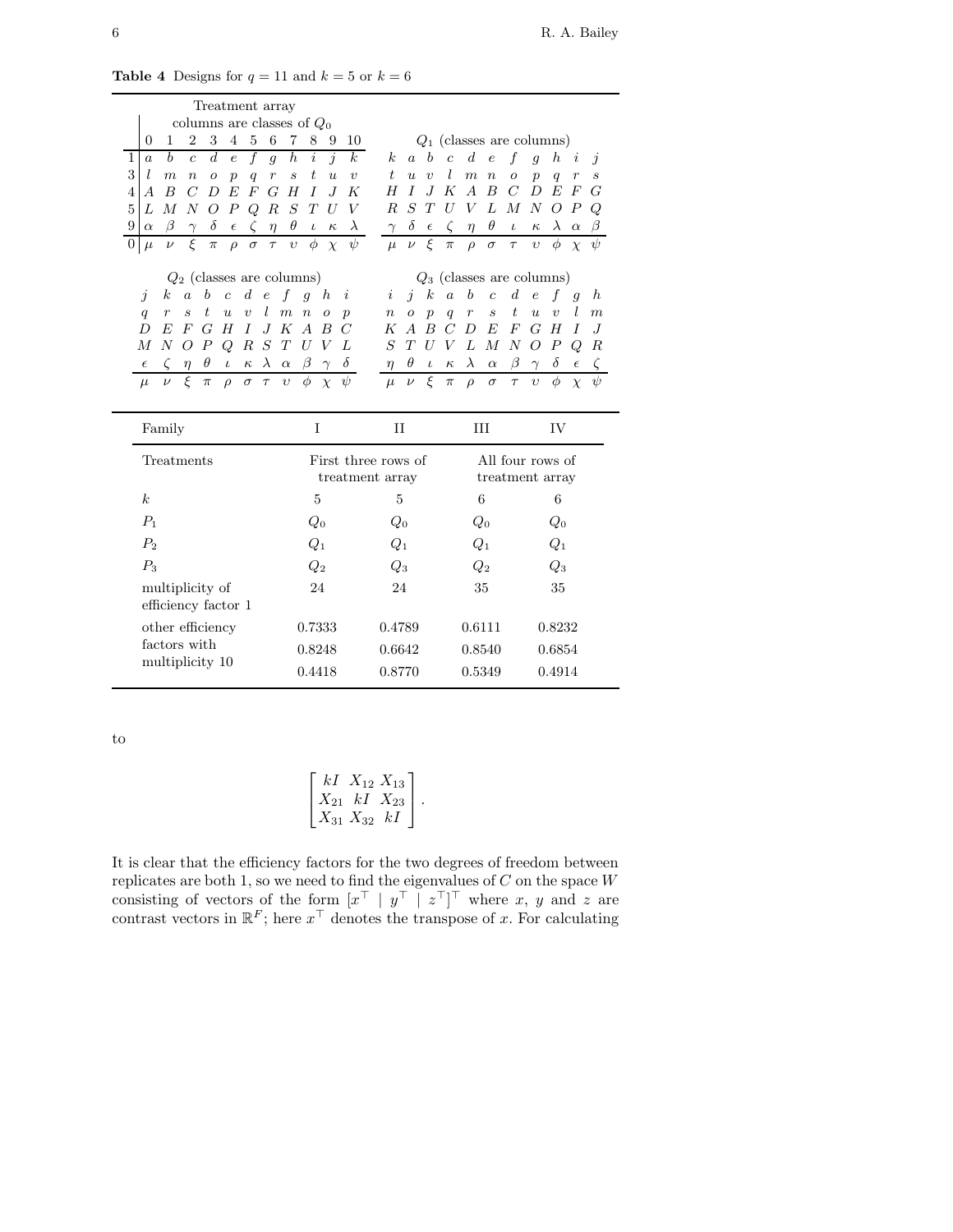on W, we may treat J as zero in any of the nine  $q \times q$  submatrices, so

$$
(C - kI)^2 = \begin{bmatrix} 2\alpha I + 2\beta J & X_{13}X_{32} & X_{12}X_{23} \\ X_{23}X_{31} & 2\alpha I + 2\beta J & X_{21}X_{13} \\ X_{32}X_{21} & X_{31}X_{12} & 2\alpha I + 2\beta J \end{bmatrix}
$$

$$
= \begin{bmatrix} 2\alpha I & X_{13}X_{32} & X_{12}X_{23} \\ X_{23}X_{31} & 2\alpha I & X_{21}X_{13} \\ X_{32}X_{21} & X_{31}X_{12} & 2\alpha I \end{bmatrix}
$$

and, therefore,

$$
(C - kI)^3 = \begin{bmatrix} \psi I + \phi J & 3\alpha X_{12} + \beta kJ & 3\alpha X_{13} + \beta kJ \\ 3\alpha X_{21} + \beta kJ & \psi I + \phi J & 3\alpha X_{23} + \beta kJ \\ 3\alpha X_{31} + \beta kJ & 3\alpha X_{32} + \beta kJ & \psi I + \phi J \end{bmatrix}
$$
  
=  $3\alpha(C - kI) + \psi I$ .

Hence the eigenvalues of  $C - kI$  on W are the zeros  $x_1, x_2, x_3$  of the polynomial

$$
x^3 - 3\alpha x - \psi.
$$
 (6)

Thus  $x_1 + x_2 + x_3 = 0$ .

The eigenvalues of C are 3k, 0 (with multiplicity 2) and  $x_i + k$  with multiplicity  $n_i$  say, where  $n_1 + n_2 + n_3 = 3(q - 1)$ . Now  $3qk = \text{trace } C =$  $3k+n_1x_1+n_2x_2+n_3x_3+3(q-1)k$ , so  $n_1x_1+n_2x_2+n_3x_3=0$ . If  $n_1 = n_2$  then  $(n_1 - n_3)x_3 = 0$ ; since  $x_3$  cannot be zero if  $\psi \neq 0$ , we have  $n_1 = n_2 = n_3$ . If  $n_1$ ,  $n_2$  and  $n_3$  are all different then all the zeros of the polynomial (6) must be integers; as this does not happen for any of the designs discussed in this paper, we can now assume that  $n_1 = n_2 = n_3 = q - 1$ .

Each eigenvalue  $x + k$  of C, other than 3k, gives a canonical efficiency factor  $1-(x+k)/(3k) = z/(3k)$  of  $\Delta'$ . Hence the canonical efficiency factors of  $\Delta$  are 1, with multiplicity  $q(k-3) + 2$ , and  $z_1/(3k)$ ,  $z_2/(3k)$ ,  $z_3/(3k)$ , where the  $z_i$  are the zeros of

$$
z^{3} - 6kz^{2} + 3(4k^{2} - \alpha)z + (\psi + 6\alpha k - 8k^{3}):
$$
 (7)

these last three each have multiplicity  $q - 1$ .

Now,  $z_1 z_2 z_3 = 8k^3 - 6\alpha k - \psi$ , so the following relation holds for the geometric mean D of the canonical efficiency factors:

$$
D^{qk-1} = \left(\frac{z_1 z_2 z_3}{27k^3}\right)^{q-1} = \left(\frac{8k^3 - 6\alpha k - \psi}{27k^3}\right)^{q-1}.
$$
 (8)

Similarly, the following relation holds for the harmonic mean A of the canonical efficiency factors:

$$
(qk - 1)A^{-1} = q(k - 3) + 2 + 3k(q - 1)\left(\frac{1}{z_1} + \frac{1}{z_2} + \frac{1}{z_3}\right)
$$

$$
= q(k - 3) + 2 + \frac{9k(q - 1)(4k^2 - \alpha)}{8k^3 - 6\alpha k - \psi}.
$$
(9)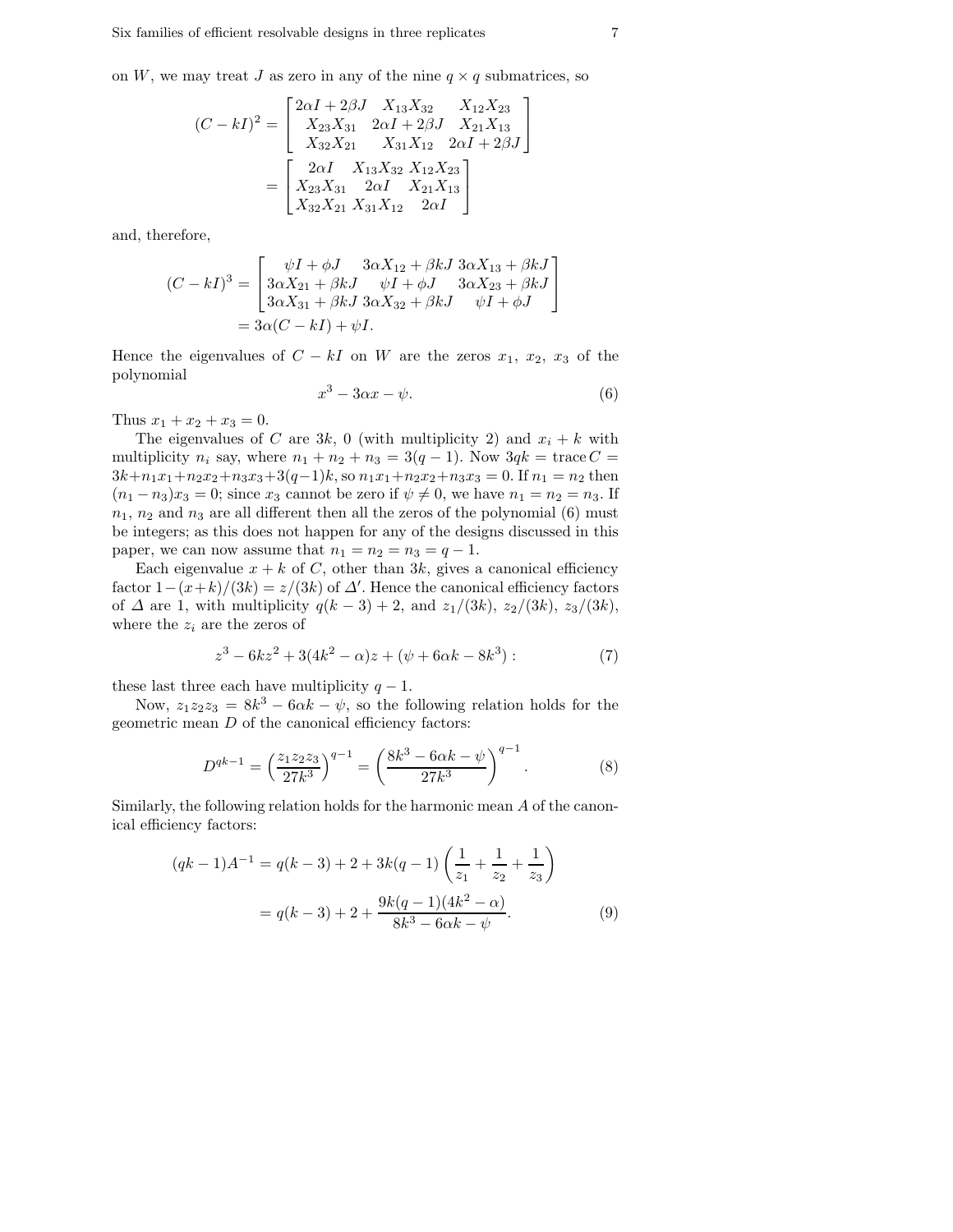In Family I, polynomial (6) becomes

$$
x^3 - \frac{3(q+1)}{4}x - \frac{3q-1}{4} = (x+1)\left(x^2 - x - \frac{(3q-1)}{4}\right),
$$

whose zeros are  $-1$  and  $(1 \pm \sqrt{3q})/2$ . Hence the canonical efficiency factors are

$$
\frac{2q}{3(q-1)}
$$
 and  $\frac{2q-3\pm\sqrt{3q}}{3(q-1)}$ ,

each with multiplicity  $q-1$ , and 1, with multiplicity  $q(q-7)/2+2$ .

In Family II, polynomial (6) becomes

$$
x^3 - \frac{3(q+1)}{4}x + \frac{q+1}{4}.
$$

Put  $y = x/\sqrt{q+1}$ . If x is a zero of the polynomial then

$$
4y^3 - 3y = -\frac{1}{\sqrt{q+1}}
$$

and so  $y = \cos \theta$  where  $\cos 3\theta = -1/\sqrt{q+1}$ . Hence the canonical efficiency factors are

$$
\frac{2(q-1)-2\sqrt{q+1}\cos\theta}{3(q-1)},
$$

where  $\cos 3\theta = -1/\sqrt{q+1}$ , each with multiplicity  $q-1$ , and 1, with multiplicity  $q(q-7)/2+2$ .

In Family III and Family IV, each matrix  $X_{ij}$  is obtained by subtracting the corresponding matrix for Family I or II, respectively, from J. Therefore, the values  $x$  in polynomial  $(6)$  are the negatives of those for Families I and II. Therefore, the canonical efficiency factors for Family III are

$$
\frac{2q}{3(q+1)} \quad \text{and} \quad \frac{2q+3\pm\sqrt{3q}}{3(q+1)},
$$

each with multiplicity  $q-1$ , and 1, with multiplicity  $q(q-5)/2+2$ . Similarly, those for Family IV are

$$
\frac{2(q+1)+2\sqrt{q+1}\cos\theta}{3(q+1)},
$$

where  $\cos 3\theta = -1/\sqrt{q+1}$ , each with multiplicity  $q-1$ , and 1, with multiplicity  $q(q-5)/2+2$ .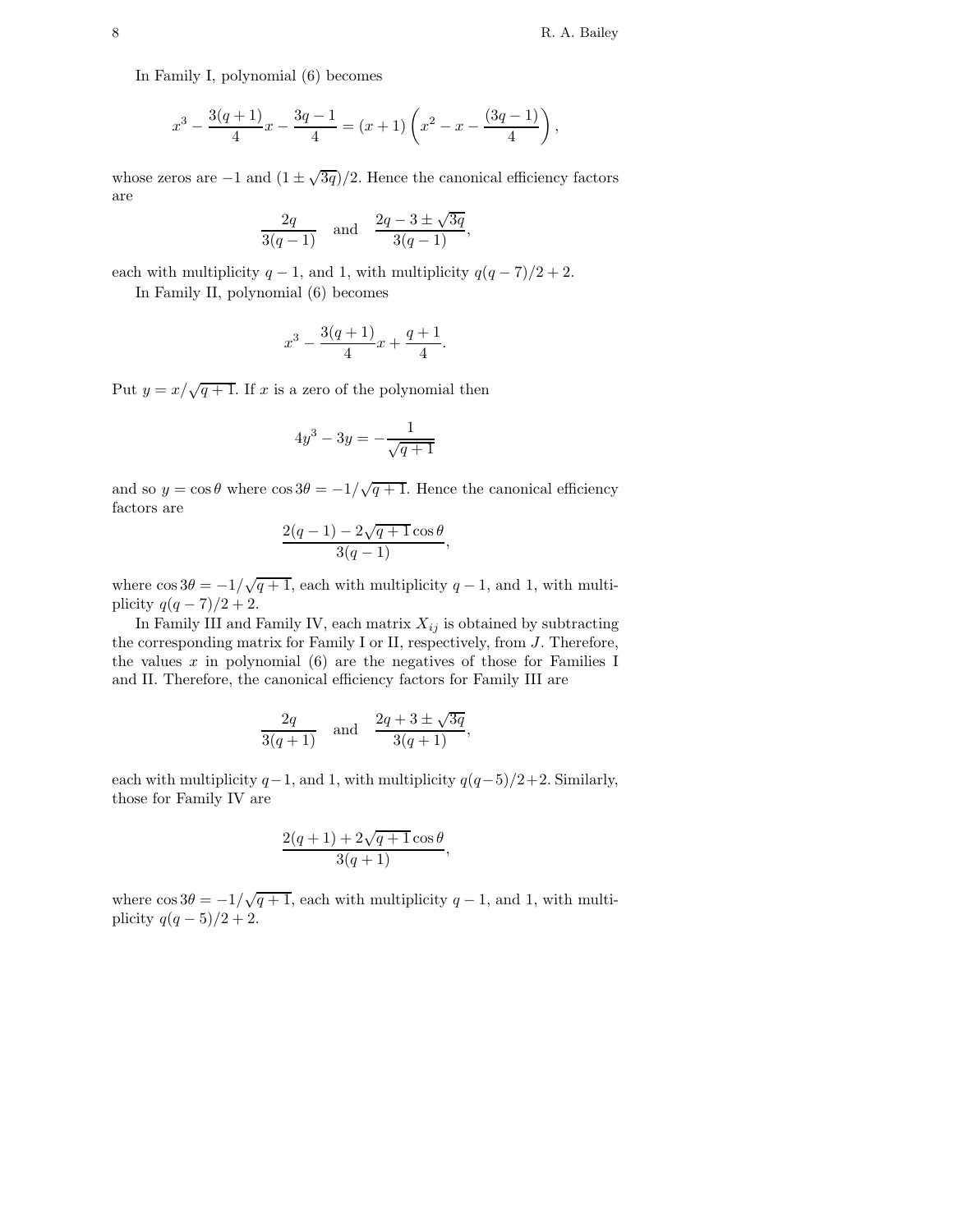## 4 Two further families of designs

Cameron (1972) and Cameron and Seidel (1973) studied systems of linked square designs for  $q$  treatments in blocks of size  $k$ . Although these systems are not all realisable as partitions of a set of size  $qk$ , their incidence matrices satisfy condition (1) and the following strong form of condition (3):

$$
X_{ij}X_{jl} = \gamma X_{il} + \delta J. \tag{10}
$$

Bailey (1999) showed that  $\gamma k + \delta q = k^2$ ,  $\gamma^2 = \alpha$  and  $\delta = k(k - \gamma)/q$ . Condition (10) implies that

$$
X_{ij}X_{jl}X_{li} = \gamma X_{il}X_{li} + \delta JX_{li} = \gamma(\alpha I + \beta J) + \delta k J,
$$

so  $\psi = 2\alpha\gamma$  and  $\phi = 2\gamma\beta + 2\delta k$ .

Rectangular lattice designs satisfy condition (10) with  $k = q-1$ ,  $\gamma = -1$ and  $\delta = q-1$ . Cameron (2003) gave two series of sets of partitions satisfying conditions (1) and (10). They have  $q = 4^m$  and  $k = 2^{2m-1} \pm 2^{m-1}$ , for positive integers m. For both series,  $\alpha = 2^{2m-2}$  and so  $\gamma = \pm 2^{m-1}$ . But q divides  $k(k - \gamma)$ , so  $\gamma$  must be negative when  $k = 2^{2m-1} - 2^{m-1}$  and positive when  $k = 2^{2m-1} + 2^{m-1}$ .

These families are summarized in Table 5. The two smallest designs in Families V and VI can be derived from the tables in Preece and Cameron (1975).

Table 5 Parameters of three families of sets of three partitions satisfying condition (10): here RL denotes rectangular lattice

| Family $q$ |                         | $\kappa$                                                                    | $\gamma$ | $\psi$ |                                              |
|------------|-------------------------|-----------------------------------------------------------------------------|----------|--------|----------------------------------------------|
| RL         | $\mathop{\mathrm{any}}$ | $q-1$                                                                       | $-1$     | $-2$   | $q(q-3)$<br>$(q-1)(q-2)$                     |
|            |                         | $4^m$ $2^{2m-1}$ - $2^{m-1}$ - $2^{m-1}$ - $2^{3m-2}$                       |          |        | $2^{m-1}(2^m-3)$<br>$(2^m - 1)(2^{m-1} - 1)$ |
| VI         |                         | $4^m \quad \  \  2^{2m-1} + 2^{m-1} \quad \  + 2^{m-1} \quad \  + 2^{3m-2}$ |          |        | $2^{m-1}(2^m+3)$<br>$(2^m + 1)(2^{m-1} + 1)$ |

When condition (10) is satsified,

$$
(C - kI)^2 = 2\alpha I + \gamma (C - kI)
$$

on the space W, so the eigenvalues of  $C - kI$  on W are the zeros of the polynomial  $x^2 - \gamma x - 2\alpha$ , which is  $(x + \gamma)(x - 2\gamma)$ . Let  $n_1$  and  $n_2$  be the multiplicities of  $-\gamma$  and  $2\gamma$  as eigenvalues of  $C - kI$ . Then  $0 = -n_1\gamma + 2n_2\gamma$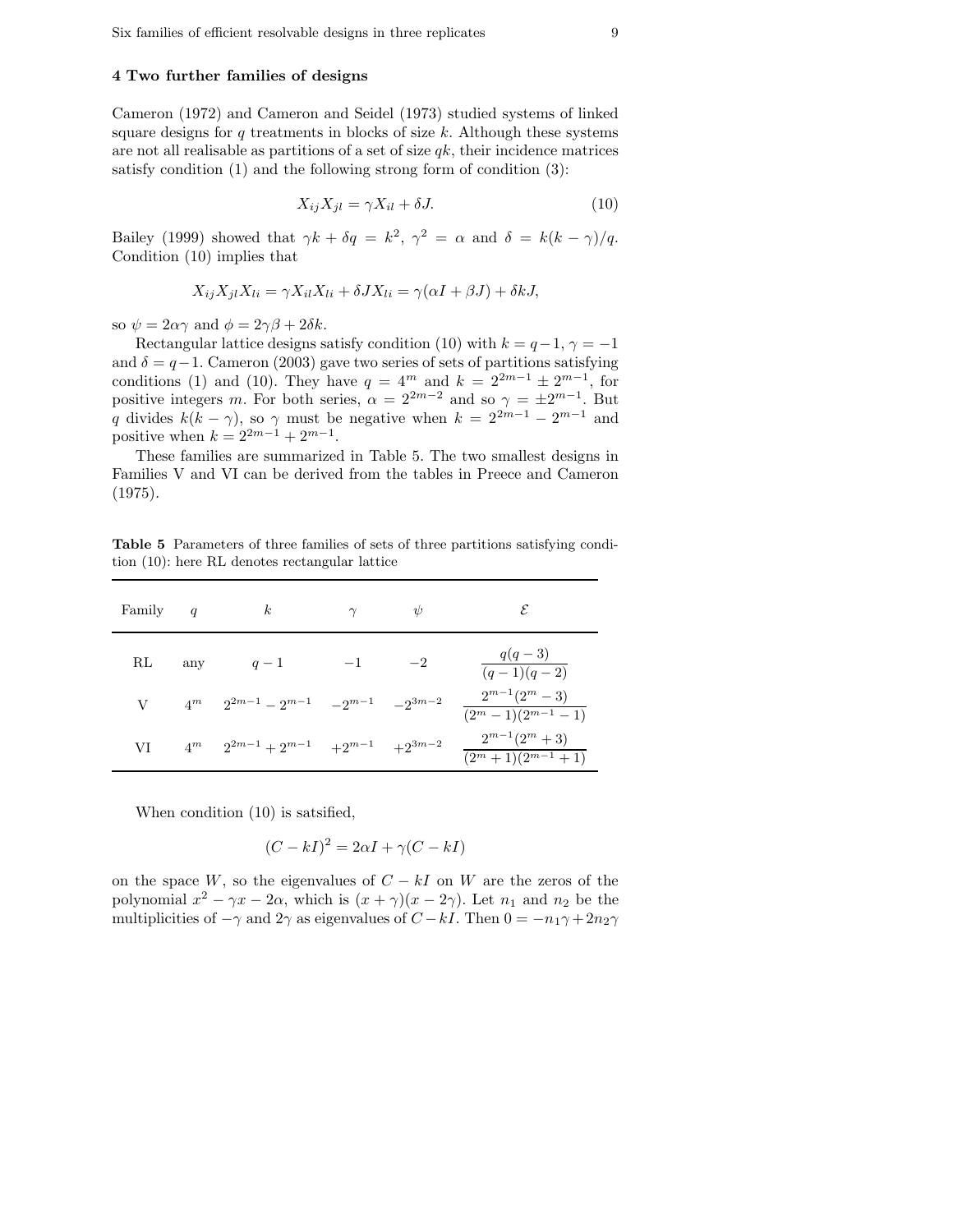and  $n_1 + n_2 = 3(q - 1)$  and so  $n_1 = 2(q - 1)$  and  $n_2 = q - 1$ . The canonical efficiency factors are equal to

$$
\frac{2k+\gamma}{3k} \quad \text{and} \quad \frac{2(k-\gamma)}{3k},
$$

with multiplicities  $2(q - 1)$  and  $q - 1$  respectively, and 1, with multiplicity  $q(k-3) + 2$ . Hence

$$
D^{qk-1}=\left(\frac{2(2k+\gamma)^2(k-\gamma)}{27k^3}\right)^{q-1}
$$

and

$$
(qk-1)A^{-1} = q(k-3) + 2 + 3k(q-1)\left(\frac{2}{2k+\gamma} + \frac{1}{2(k-\gamma)}\right).
$$

Also,  $E = 2(k - \gamma)/(3k)$  if  $\gamma$  is positive but  $E = (2k + \gamma)/(3k)$  if  $\gamma$  is negative.

Thus, for Family V, the non-unit canonical efficiency factors are

$$
\frac{2^{m+1}-3}{3(2^m-1)}\quad\text{and}\quad \frac{2^{m+1}}{3(2^m-1)}
$$

with multiplicities  $2(2^{2m} - 1)$  and  $2^{2m} - 1$ , while, for Family VI, they are

$$
\frac{2^{m+1}+3}{3(2^m+1)}
$$
 and 
$$
\frac{2^{m+1}}{3(2^m+1)}
$$

with multiplicities  $2(2^{2m}-1)$  and  $2^{2m}-1$ .

The two smallest designs are summarized in Table 6.

**Table 6** Summary of designs for  $q = 16$  and  $k = 6$  or  $k = 10$ 

| Family                                                |        | VI     |
|-------------------------------------------------------|--------|--------|
| k                                                     | 6      | 10     |
| multiplicity of efficiency factor 1                   | 50     | 114    |
| other efficiency factor with multiplicity 30          | 0.5555 | 0.7333 |
| other efficiency factor with multiplicity $15$ 0.8888 |        | 0.5333 |
|                                                       |        |        |

#### 5 Discussion

Table 7 gives the parameters of the nine smallest designs in the families defined in this paper, together with their A-, D- and E-measures of overall efficiency.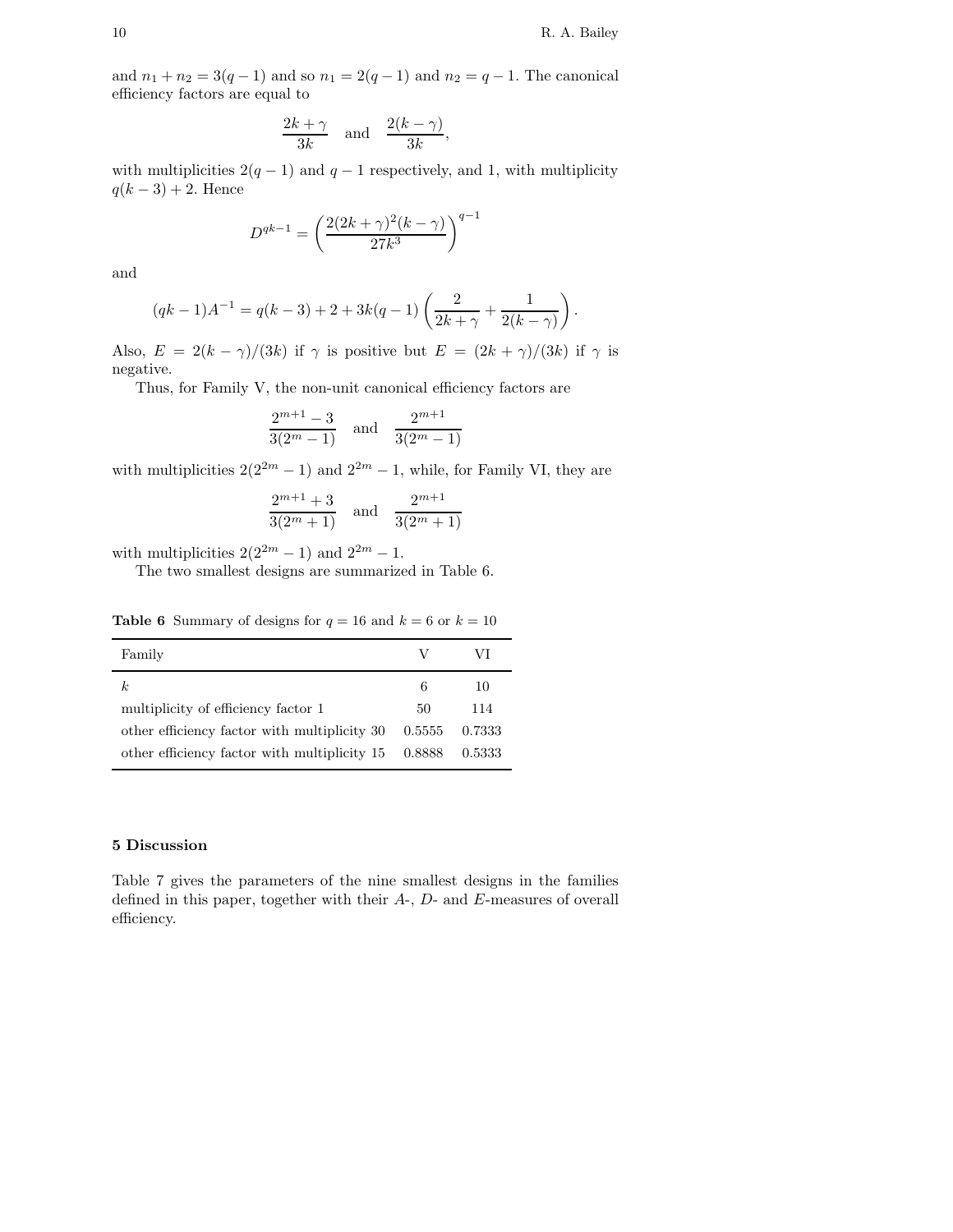Table 7 Comparison of designs

| $\upsilon$ | $\boldsymbol{k}$ | design       | $\mathcal E$                                           | $\psi$         | $\boldsymbol{A}$ | D      | E      | triangles |
|------------|------------------|--------------|--------------------------------------------------------|----------------|------------------|--------|--------|-----------|
| 21         | 3                | $\mathbf{I}$ | 0.6667                                                 | 5              | 0.5975           | 0.6518 | 0.3565 | 252       |
|            |                  | $_{\rm II}$  | 0.3333                                                 | $-2$           | 0.6199           | 0.6595 | 0.4154 | 126       |
|            |                  | C32          |                                                        |                | 0.5975           | 0.6518 | 0.3565 | 252       |
|            |                  | PW           |                                                        |                | 0 5967           | 0.6524 | 0.2814 | 210       |
| 28         | $\overline{4}$   | Ш            | 0.6250                                                 | $-5$           | 0.7190           | 0.7484 | 0.5174 | 630       |
|            |                  | IV           | 0.7500                                                 | $\overline{2}$ | 0.7108           | 0.7459 | 0.4499 | 756       |
|            |                  | PW           |                                                        |                | 0.7152           | 0.7473 | 0.4240 | 672       |
|            |                  | <b>PWH</b>   |                                                        |                | 0.7190           | 0.7484 | 0.5174 | 630       |
| 55         | 5                | I            | 0.8000                                                 | 8              | 0.7459           | 0.7832 | 0.4418 | 2640      |
|            |                  | $_{\rm II}$  | 0.7000                                                 | $-3$           | 0.7520           | 0.7850 | 0.4789 | 2310      |
|            |                  | PW           |                                                        |                | 0.7440           | 0.7830 | 0.3176 | 2508      |
|            |                  | <b>PWH</b>   |                                                        |                | 0.7530           | 0.7852 | 0.4550 | 2244      |
| 66         | 6                | Ш            | 0.7778                                                 | $-8$           | 0.7949           | 0.8218 | 0.5349 | 4620      |
|            |                  | IV           | 0.8333                                                 | 3              | 0.7918           | 0.8209 | 0.4914 | 4950      |
|            |                  | PW           |                                                        |                | 0.7924           | 0.8211 | 0.4047 | 4752      |
|            |                  | <b>PWH</b>   |                                                        |                | 0.7942           | 0.8216 | 0.4922 | 4686      |
| 96         | 6                | V            | 0.6667                                                 | $-16$          | 0.7859           | 0.8153 | 0.5555 | 5760      |
|            |                  | PW           |                                                        |                | 0.7712           | 0.8141 | 0.2467 | 6912      |
|            | C32              |              | design given by John, Wolock and David (1972)          |                |                  |        |        |           |
|            | PW               |              | designs given by Patterson and Williams (1976b)        |                |                  |        |        |           |
|            | PWH              |              | designs given by Patterson, Williams and Hunter (1978) |                |                  |        |        |           |

## 5.1 Pairs of designs

For each design in each of the six families, the value  $\mathcal E$  is the value of A, D and E for estimating  $P_1$ ,  $P_2$  or  $P_3$  in model (4). Table 7 shows two designs for the first four values of  $v$  and  $k$ . In every case, the design with the lower value of  $\mathcal E$  has higher values of A, D and E for the three-replicate resolvable design. In particular, the optimal design found by Heiligers and Sinha (1995) is not optimal as a resolvable block design. At first sight, this seems surprising, because it is the opposite of what happens when  $r = 2$ . However, Equation (5) shows that  $\mathcal E$  increases with  $\psi$ , while Equations (9), (8) and (7) show that A, D and E decrease as  $\psi$  increases.

This behaviour is also linked to Paterson's (1983) conjecture about triangles in the variety-concurrence graph  $\mathcal G$  of  $\Delta$  (Patterson and Williams, 1976a). Triangles in  $G$  are of two types. Some arise from sets of three treatments in the same block. There are  $3qk(k-1)(k-2)$  such triangles. The remaining triangles have one edge contributed by each replicate. The number of such triangles is equal to  $3 \text{trace}(X_{12}X_{23}X_{31} + X_{13}X_{32}X_{21}) - 6qk$ . However,  $trace(X_{12}X_{23}X_{31} + X_{13}X_{32}X_{21}) = q(\psi + \phi) = (q-1)\psi + 2k^3$ . Hence  $\mathcal E$  and the number of triangles increase together.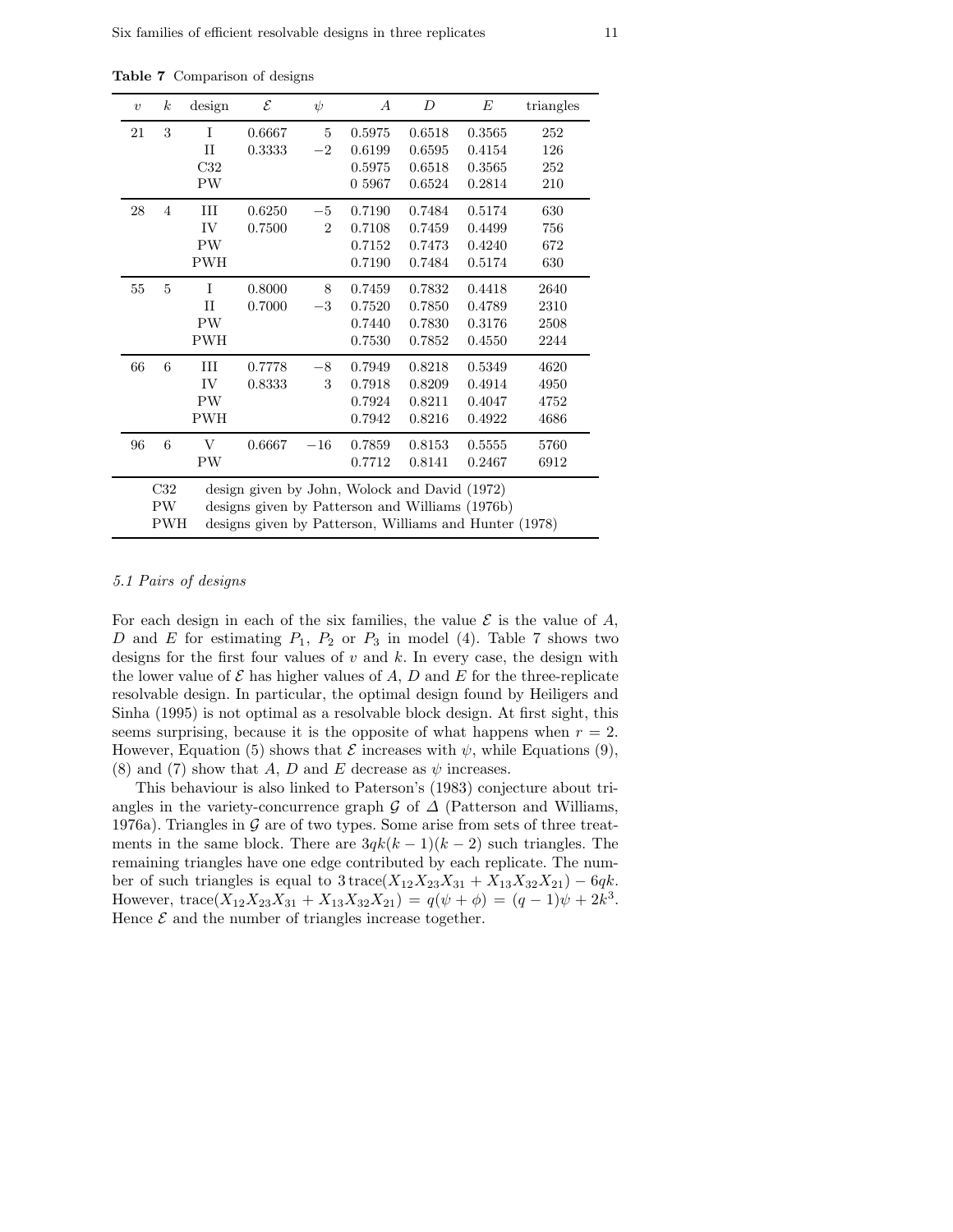Paterson's conjecture, which seems most likely to be true for designs where all concurrences are 0 or 1, is that optimal designs are to be found among those whose graphs have fewest triangles. Although none of  $A, D, E$ is monotonically related to the number of triangles across the whole range of designs, the relation does seem to be monotonic at the top end. Thus the apparent paradox is consistent with Paterson's conjecture.

## 5.2 Comparison with other designs

How do these designs compare with other designs in the literature? Clatworthy (1973) gives no designs with these parameters, resolvable or not. John, Wolock and David (1972) give a cyclic design C32 for 21 treatments in 21 blocks of size 3. It has  $A = 0.5975$  and can be shown to be isomorphic to the poorer of the two new designs for these parameters in Table 7; certainly the other of those two designs is an improvement on C32.

As shown in Section 2, when q is prime the designs in this paper are  $\alpha$ designs, so it is useful to compare them with good  $\alpha$ -designs given elsewhere. In the notation of Patterson, Williams and Hunter (1978), an  $\alpha$ -design is defined by an  $r \times k$  array  $\alpha$  whose entries are integers modulo q. Let B be the permutation matrix of the q-cycle  $(1 2 ... q)$ . If  $\Delta$  is the design defined by  $\alpha$  then  $X_{ij}$  is a sum of powers of B, the indices being  $\alpha_{ip} - \alpha_{jp}$  for  $p = 1$ ,  $\dots, k$ . Hence the eigenvalues of C are the eigenvalues of the  $r \times r$  matrices obtained by replacing  $B$  in  $C$  by the complex  $q$ -th roots of unity.

For  $q = 7$  and  $k = 3$ , Patterson and Williams (1976b) give

$$
\alpha = \begin{array}{ccc} 0 & 0 & 0 \\ 0 & 1 & 2 \\ 0 & 6 & 5 \end{array}.
$$

Hence  $X_{12} = I + B^{-1} + B^{-2}$ ,  $X_{13} = I + B + B^2$  and  $X_{23} = I + B^2 + B^4$ . Table 7 shows the values of  $A, D$  and  $E$ . This design is worse than both the Family I design and the Family II design.

Patterson and Williams (1976b) also give designs for the other four pairs of values of  $v$  and  $k$  in Table 7. Their efficiency factors are summarized in Table 7. For  $q = 7$  and  $k = 4$ , and for  $q = 11$  and  $k = 6$ , their design is E-worse than both the Family III design and the Family IV design, but intermediate with regard to both A and D. Their design with  $q = 11$  and  $k = 5$  is worse in all respects than the designs from Families I and II.

Patterson, Williams and Hunter (1978) give a list of recommended  $\alpha$ designs for  $k \geq 4$ . Their design for  $q = 7$  and  $k = 4$  has  $\alpha$ -array

$$
\begin{array}{cccc} 0 & 0 & 0 & 0 \\ 0 & 1 & 2 & 4 \\ 0 & 3 & 6 & 5 \end{array},
$$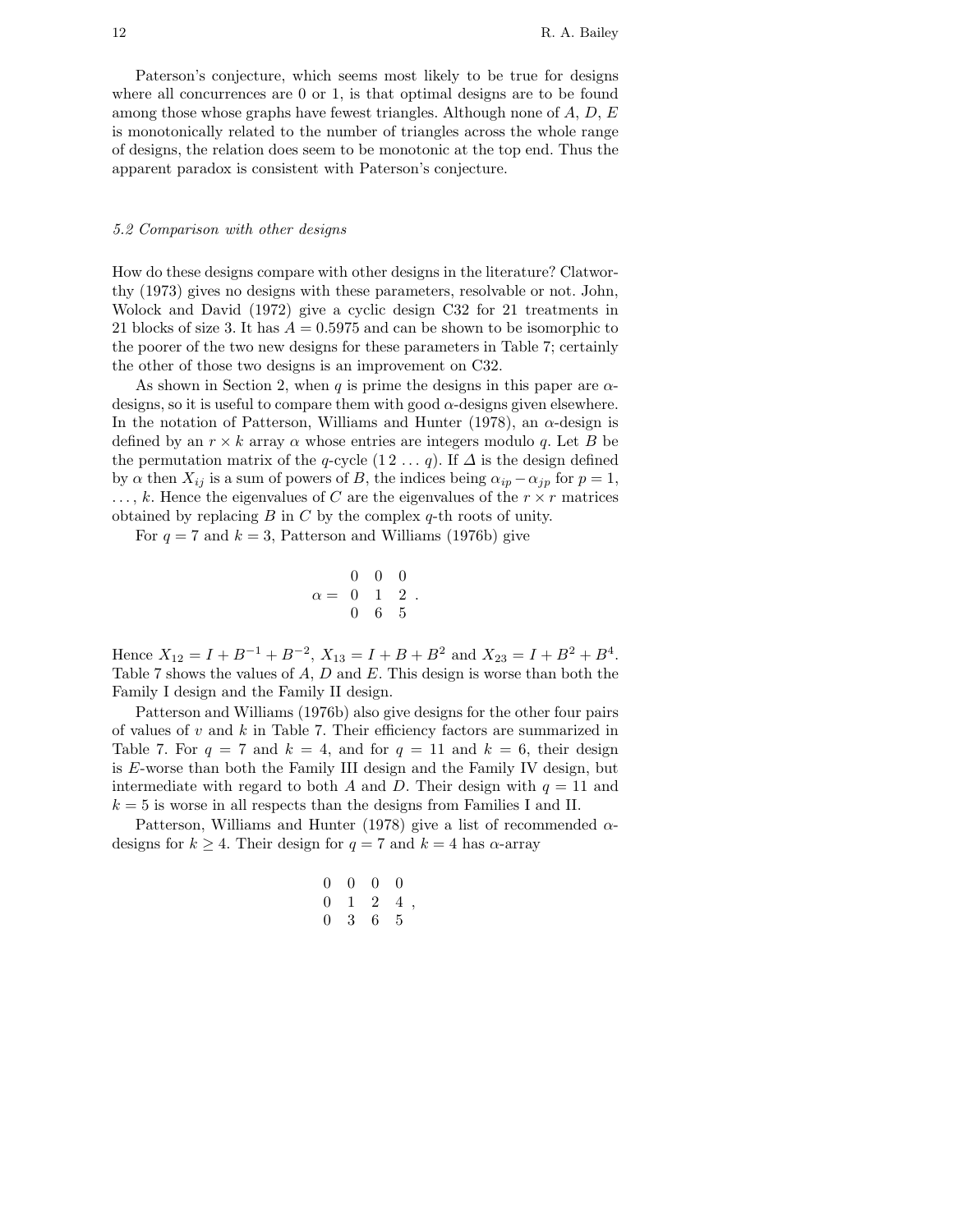which has the property that

$$
\{\alpha_{2p} - \alpha_{1p} : p = 1, \ldots, 4\} = \{\alpha_{3p} - \alpha_{2p} : p = 1, \ldots, 4\}
$$

$$
= \{\alpha_{1p} - \alpha_{3p} : p = 1, \ldots, 4\}
$$

$$
= \{0, 1, 2, 4\},
$$

which is the set of squares modulo 7. Hence this design is isomorphic to the Family III design.

Their designs for  $q = 11$ ,  $k = 5$  and  $q = 11$ ,  $k = 6$  are summarized in Table 7. The design with  $k = 5$  is slightly better than the Family II design with respect to both A and D, but E-worse. The design with  $k = 6$ is slightly worse than the Family III design with respect to both  $A$  and  $D$ , and considerably E-worse.

Table 7 also compares two designs with  $q = 16, k = 6$ . The one from Family V has no triangles of the second type. It is superior to the design given by Patterson and Williams (1976b).

Overall, it appears that the designs from Families II, III and V are highly efficient, even though the examples with  $q = 11$ ,  $k = 5$  show that they may not always be optimal.

Acknowledgements The author gratefully acknowledges the hospitality of the Universität Augsburg, where some of this work was done, and thanks P. J. Cameron and D. A. Preece for advice.

#### References

- 1. Agrawal H (1966a) Two way elimination of heterogeneity. Calcutta Statistical Association Bulletin 15: 32–38.
- 2. Agrawal H (1966b) Some symmetric methods of construction for two-way elimination of heterogeneity. Calcutta Statistical Association Bulletin 15: 93–108.
- 3. Bailey RA (1999) Resolved designs viewed as sets of partitions. In: Holroyd FC, Quinn K, Rowley CA, Webb B (eds.) Combinatorial Designs and their Applications, Chapman & Hall/CRC Press Research Notes in Mathematics. CRC Press LLC, Boca Raton, pp. 17–47.
- 4. Bailey RA, Preece DA, Rowley CA (1995) Randomization for a balanced superimposition of one Youden square on another. Journal of the Royal Statistical Society, Series B 57: 459–469.
- 5. Bailey RA, Speed TP (1986) Rectangular lattice designs: efficiency factors and analysis. Annals of Statistics 14: 874–895.
- 6. Cameron PJ (1972) On groups with several doubly-transitive permutation representations. Mathematische Zeitschrift 128: 1–14.
- 7. Cameron PJ (2003) Multi-letter Youden rectangles from quadratic forms. Discrete Mathematics 266: 143–151.
- 8. Cameron PJ, Seidel JJ (1973) Quadratic forms over GF(2). Proceedings of the Koninklijke Nederlandse Akademie van Wetenschappen, Series A 76: 1–8.
- 9. Cheng CS, Bailey RA (1991) Optimality of some two-associate-class partially balanced incomplete-block designs. Annals of Statistics 19: 1667–1671.